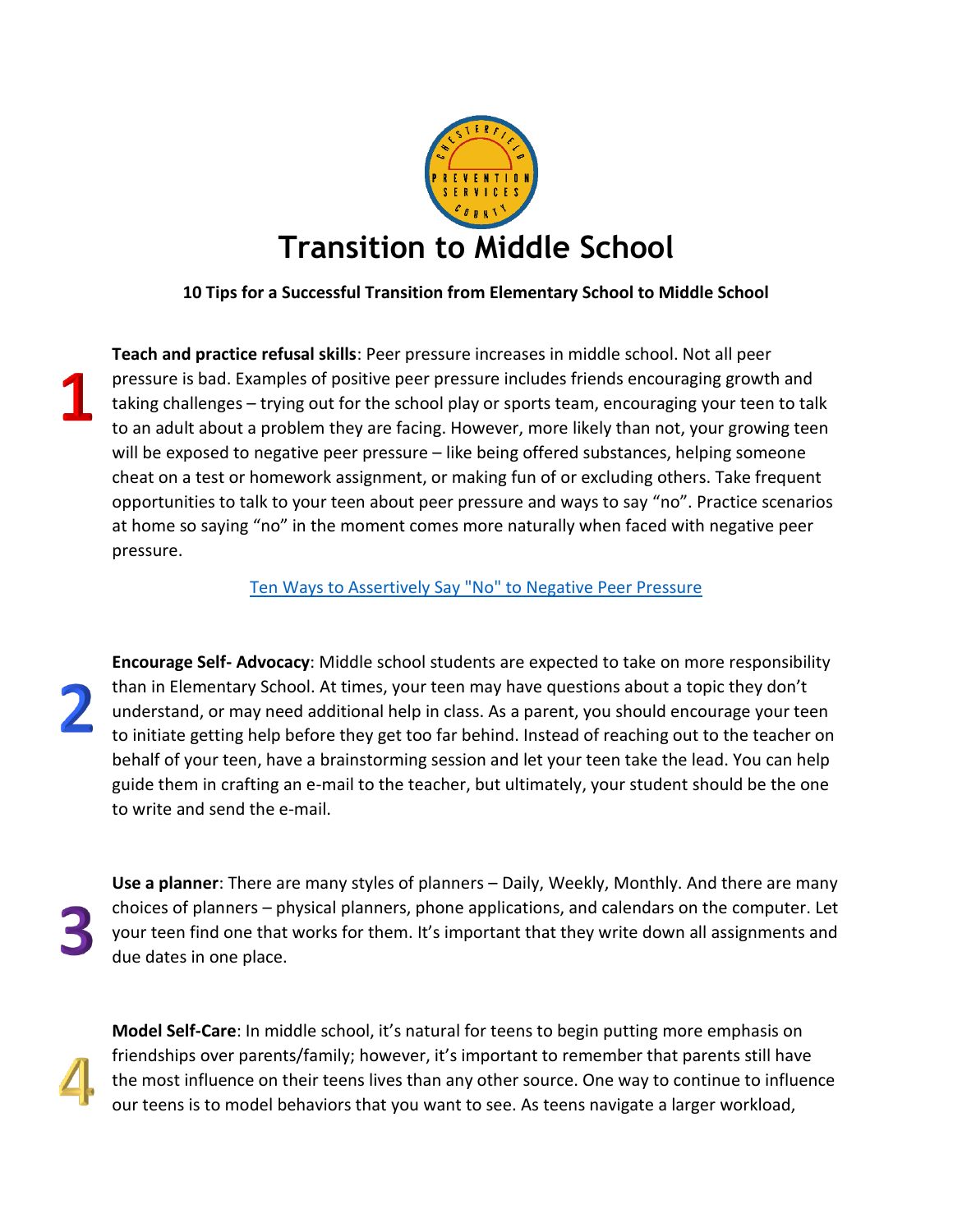more independence, and greater responsibility, it's only natural that they may also notice an increase in stress and anxiety. Model self-care and encourage your teen to practice self-care as well. Make sure you are taking care of yourself in the following areas: physical, psychological, spiritual, emotional, personal, and professional.

## [Self Care Wheel with Suggestions](http://www.olgaphoenix.com/wp-content/uploads/2015/05/SelfCare-Wheel-Final.pdf)

**At Home Work Space**: You may consider making several spaces available to your teen while they are virtual learning, although this may be tough for small spaces and multiple people working or schooling from home. Things to consider for an at home work space: ample lighting, space to spread out and take notes, close to an electrical outlet to keep that chromebook charged, and free of distractions. Make this space user-friendly by having all needed materials – books, charger, pen, pencil, eraser, highlighter, calculator, etc. If this space needs to be a community or family space at the end of the school day, have a box or backpack nearby to pack things up at the end of the day so nothing gets lost!

**Organization & Structure**: As your teen enters Middle School and has more classes and homework to keep up with, organization becomes more important. The middle school years are the perfect time for parents to help guide their teen's organization. Find techniques that work well for them. With virtual learning, make sure the workspace is organized, and folders on their chromebook are organized in a way that makes sense. When returning to school, it'll be important to make sure their binder, locker, and backpacks stay organized. One way to do this is to encourage them to get into the habit of organizing at the end of the week if things start getting messy. With virtual learning, it's more important than ever to provide your teen with structure at home. Make sure your teen wakes up and goes to bed at consistent times each day. Carve out time for fun activities, get-up-and-move breaks throughout the day, and set homework time each day. Check in often to see how their routine is working. You can always evaluate and change things if your teen needs a different routine.

**Study Skills:** Middle school is a time to learn new ways to take notes and study effectively to be successful in class. Examples of study techniques include making flashcards, completing a study guide, highlighting important ideas, reading over notes, and quizzing friends. Encourage your teen to be an active learner – this is especially important in a virtual learning environment. Participate in class discussions, post on discussion boards, and create a study group. Doing this will make learning fun and help your teen connect with the material, classmates, and make a good impression on the teacher. Bonus!